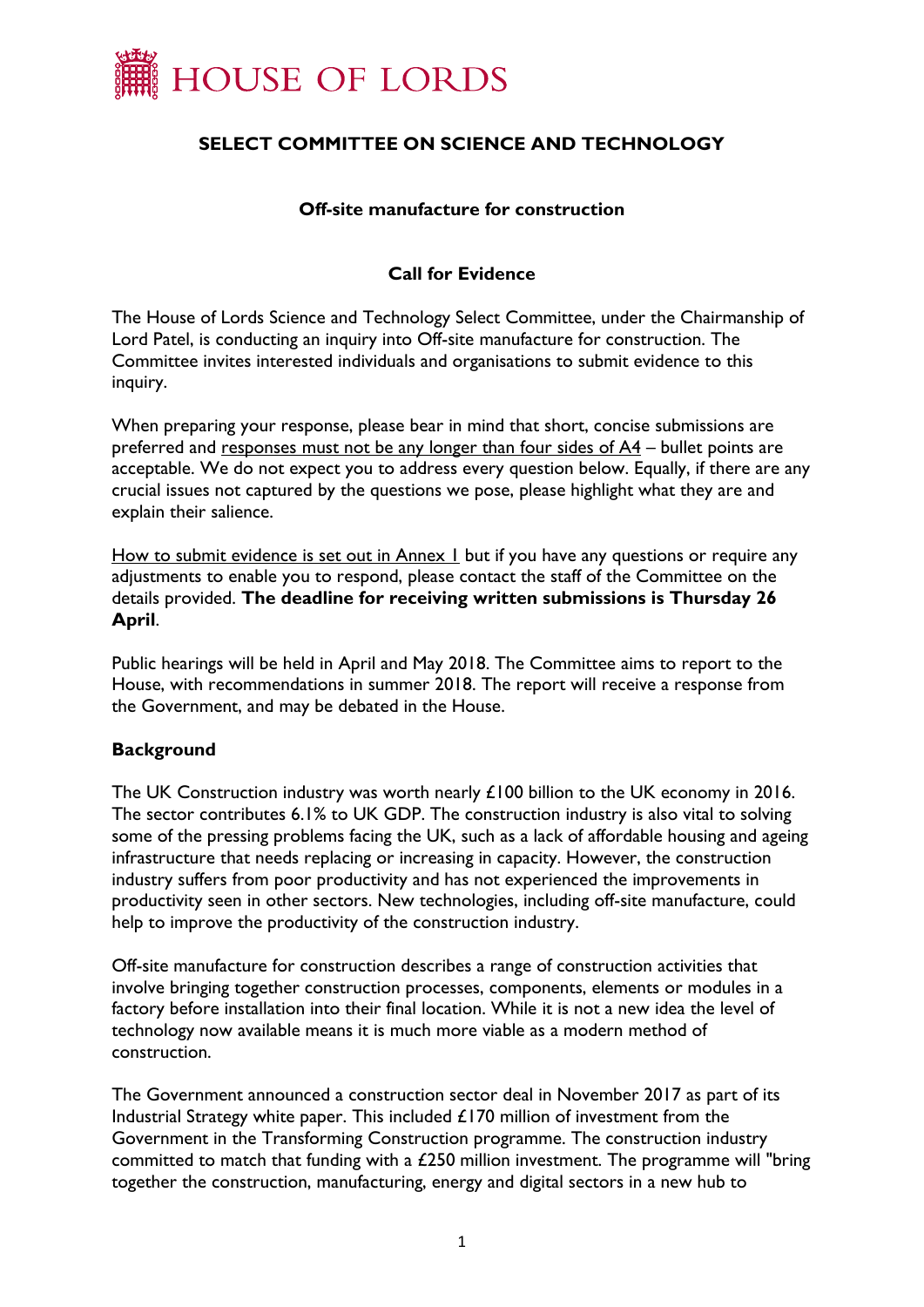commercialise technologies capable of building assets which are both cost effective and energy efficient."<sup>1</sup>

# **Scope**

The Committee's inquiry will consider the potential benefits of off-site manufacture for construction and any drawbacks or obstacles to its wider use. It will also consider how offsite manufacture might contribute to improving productivity within the construction industry and how it will fit in with the Construction sector deal announced by the Government. It will examine how Government policy, particularly around public procurement, might need to change to encourage economically and environmentally sustainable practises in the construction industry, which could facilitate off-site manufacture.

## **Questions**

 $\overline{a}$ 

In answering the questions below please provide practical examples where possible. If relevant, please state how you define off-site manufacture in your response.

## **Perceived advantages of offsite manufacture for construction**

- 1. What are the opportunities offered by offsite manufacture for construction? What are the likely drawbacks? What factors are likely to influence clients, architects, design engineers, contractors and the supply chain in deciding whether to choose offsite manufacture?
- 2. It is often claimed that offsite manufacture can lead to:
	- lower costs, faster delivery and increased quality;
	- increased productivity;
	- improved health and safety:
	- greater provision of new, affordable housing.

What is the evidence for this?

#### **Potential barriers to wider use of offsite manufacture**

- 3. What are the drawbacks to offsite manufacture for construction?
- 4. What re-skilling of the construction workforce is required to facilitate a change to more off-site manufacture for construction?
- 5. Can the benefits of standardisation and factory manufacture be realised without hampering architectural ambition? If so, how?
- 6. What R&D is needed, and by whom, to realise fully the potential benefits of off-site manufacture?

<sup>1</sup> [https://www.gov.uk/government/news/government-and-industry-cement-deal-to-give-uk-construction-the](https://www.gov.uk/government/news/government-and-industry-cement-deal-to-give-uk-construction-the-edge)[edge](https://www.gov.uk/government/news/government-and-industry-cement-deal-to-give-uk-construction-the-edge)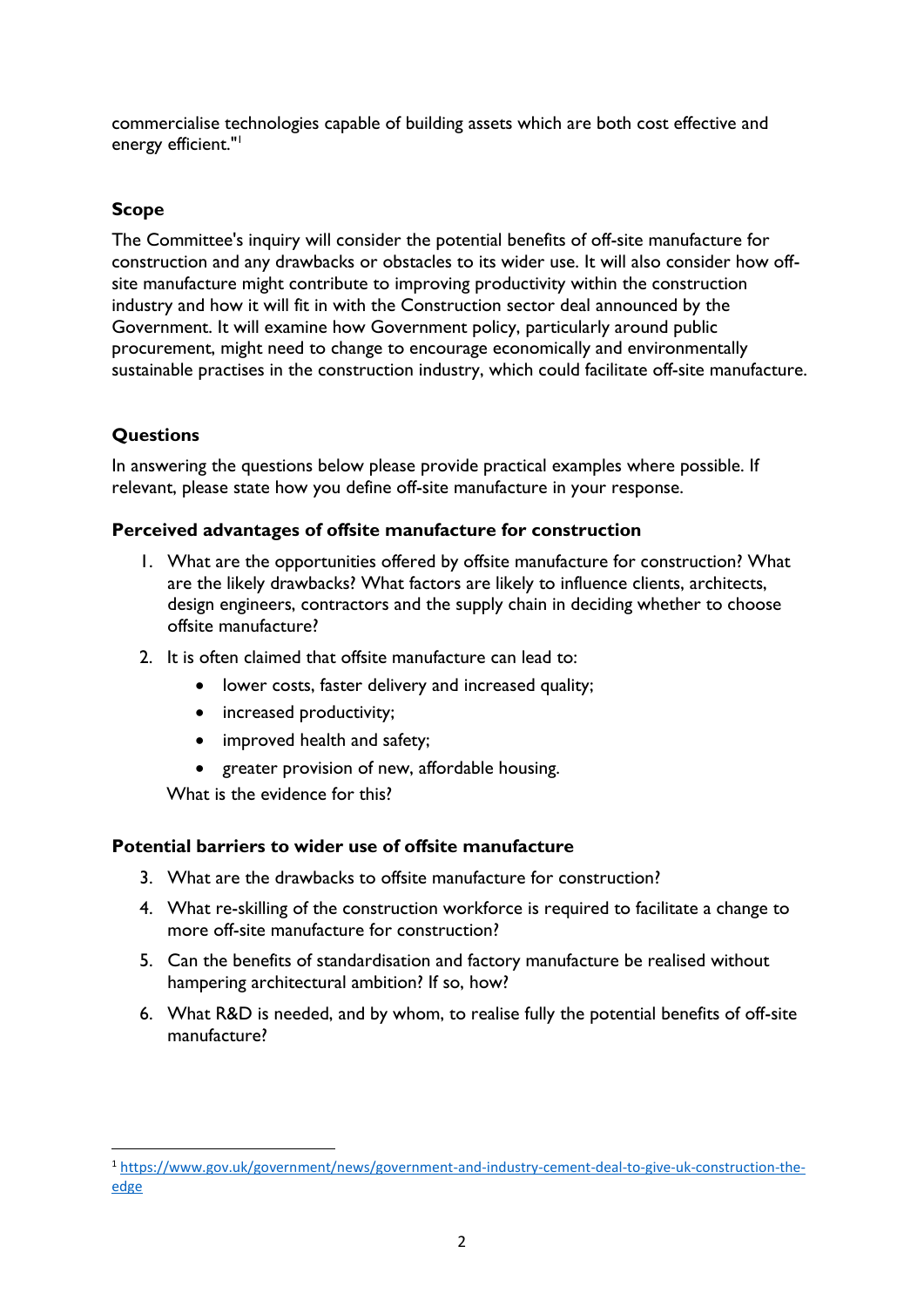### **Government actions**

- 7. (If published) does the construction sector deal correctly identify the issues faced by the construction industry and the actions that the Government and other stakeholders need to take to address them? What should it contain/what is missing?
- 8. What changes could be made to public procurement processes to encourage more economically and environmentally sustainable practises in the construction industry and facilitate off-site manufacture?